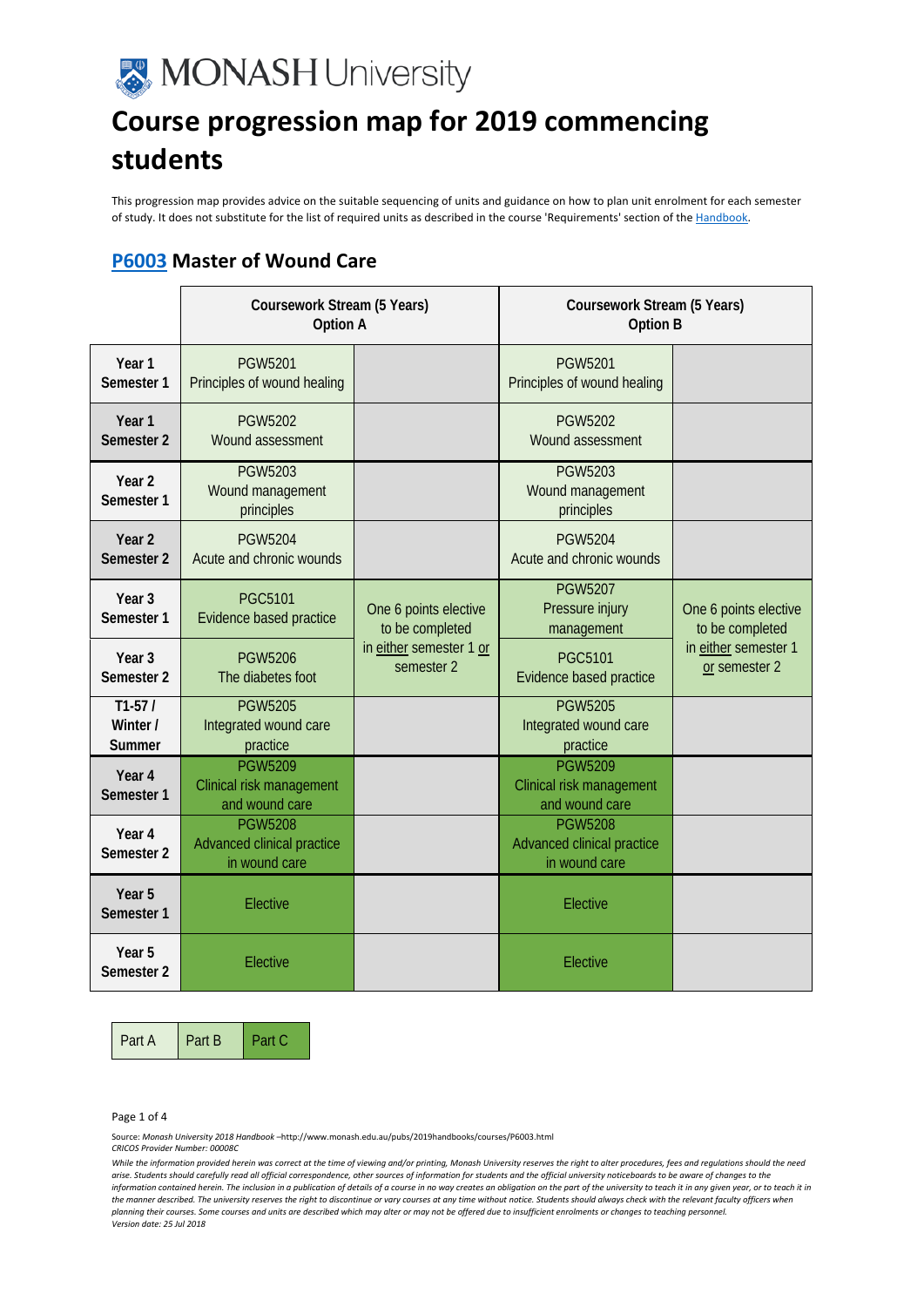

## **Course progression map for 2019 commencing students**

This progression map provides advice on the suitable sequencing of units and guidance on how to plan unit enrolment for each semester of study. It does not substitute for the list of required units as described in the course 'Requirements' section of th[e Handbook.](http://www.monash.edu.au/pubs/2019handbooks/courses/P6003.html) 

#### **[P6003](http://www.monash.edu.au/pubs/2019handbooks/courses/P6003.html) Master of Wound Care**

|                                            | Coursework Stream (3 Years)<br>Option A                                |                                               | Coursework Stream (3 Years)<br>Option B                                |                                            |
|--------------------------------------------|------------------------------------------------------------------------|-----------------------------------------------|------------------------------------------------------------------------|--------------------------------------------|
| Year 1<br>Semester 1                       | PGW5201<br>Principles of wound<br>healing                              | PGW5202<br>Wound assessment                   | PGW5201 Principles<br>of wound healing                                 | PGW5202<br>Wound assessment                |
| Year <sub>1</sub><br>Semester 2            | <b>PGW5203</b><br>Wound management<br>principles                       | <b>PGW5204</b><br>Acute and chronic<br>wounds | <b>PGW5203</b><br>Wound management<br>principles                       | <b>PGW5204</b><br>Acute and chronic wounds |
| Year 2<br>Semester 1                       | <b>PGC5101</b><br>Evidence based<br>practice                           | One 6 points elective to<br>be completed      | <b>PGW5207</b><br>Pressure injury<br>management                        | One 6 points elective to be<br>completed   |
| Year <sub>2</sub><br>Semester <sub>2</sub> | <b>PGW5206</b><br>The diabetes foot                                    | in either semester 1 or<br>semester 2         | <b>PGC5101</b><br>Evidence based<br>practice                           | in either semester 1 or<br>semester 2      |
| $T1-57/$<br>Winter /<br>Summer             | <b>PGW5205</b><br>Integrated wound care<br>practice                    |                                               | <b>PGW5205</b><br>Integrated wound care<br>practice                    |                                            |
| Year <sub>3</sub><br>Semester 1            | <b>PGW5209</b><br><b>Clinical risk</b><br>management and<br>wound care | Elective                                      | <b>PGW5209</b><br><b>Clinical risk</b><br>management and<br>wound care | Elective                                   |
| Year 3<br>Semester 2                       | <b>PGW5208</b><br><b>Advanced clinical</b><br>practice in wound care   | Elective                                      | <b>PGW5208</b><br><b>Advanced clinical</b><br>practice in wound care   | Elective                                   |

Part A Part B Part C

Page 2 of 4

Source: *Monash University 2018 Handbook –*http://www.monash.edu.au/pubs/2019handbooks/courses/P6003.html

*CRICOS Provider Number: 00008C*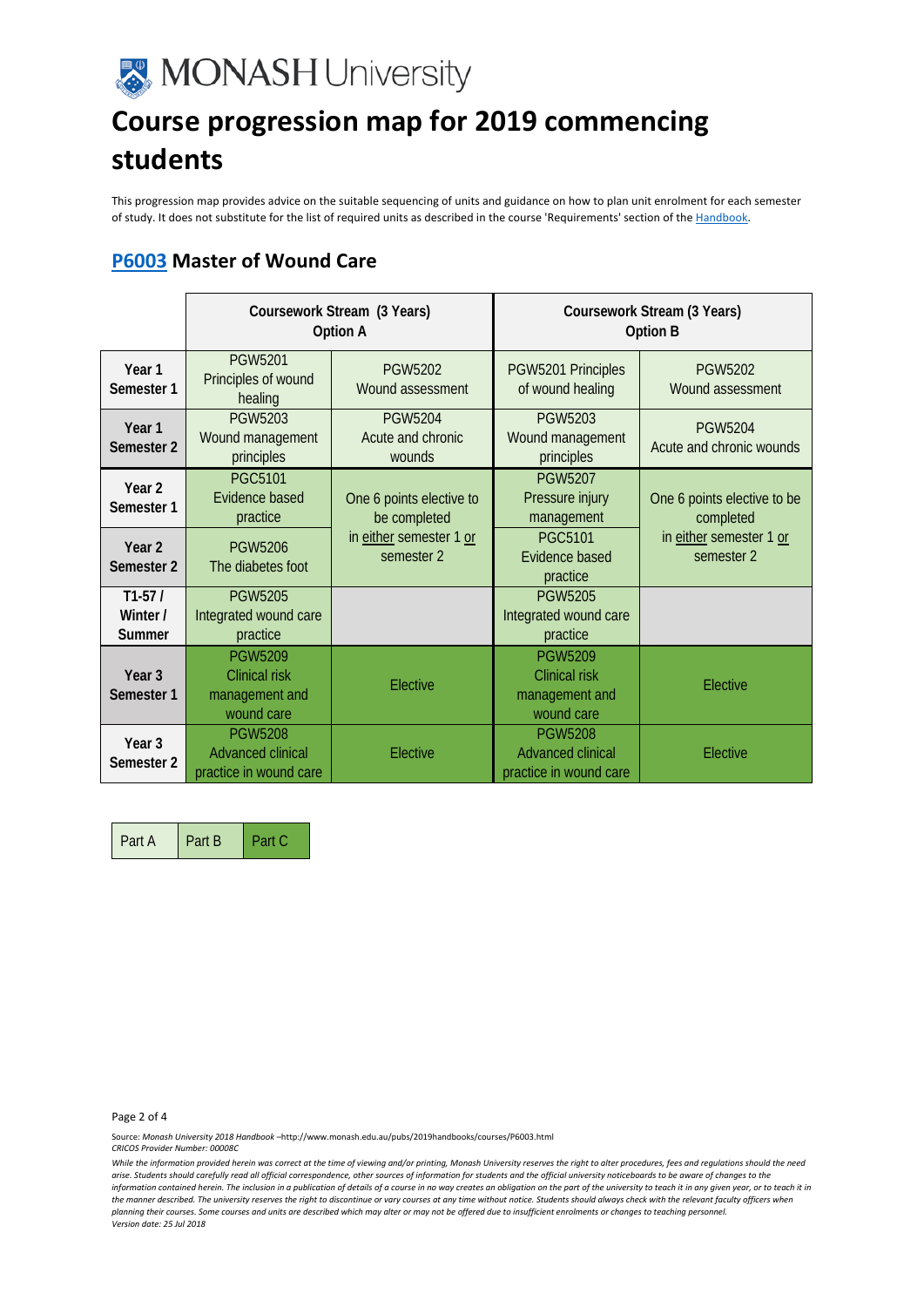# **MONASH University**

## **Course progression map for 2019 commencing students**

This progression map provides advice on the suitable sequencing of units and guidance on how to plan unit enrolment for each semester of study. It does not substitute for the list of required units as described in the course 'Requirements' section of th[e Handbook.](http://www.monash.edu.au/pubs/2019handbooks/courses/P6003.html) 

#### **[P6003](http://www.monash.edu.au/pubs/2019handbooks/courses/P6003.html) Master of Wound Care**

|                                       | <b>Coursework and Research Stream</b><br>(5 Years) Option A         |                                                                                   | <b>Coursework and Research Stream</b><br>(5 Years) Option B         |                                             |
|---------------------------------------|---------------------------------------------------------------------|-----------------------------------------------------------------------------------|---------------------------------------------------------------------|---------------------------------------------|
| Year 1<br>Sem <sub>1</sub>            | <b>PGW5201</b><br>Principles of wound healing                       |                                                                                   | <b>PGW5201</b><br>Principles of wound healing                       |                                             |
| Year 1<br>Sem <sub>2</sub>            | <b>PGW5202</b><br>Wound assessment                                  |                                                                                   | <b>PGW5202</b><br>Wound assessment                                  |                                             |
| Year 2<br>Sem <sub>1</sub>            | <b>PGW5203</b><br>Wound management principles                       |                                                                                   | <b>PGW5203</b><br>Wound management principles                       |                                             |
| Year 2<br>Sem <sub>2</sub>            | <b>PGW5204</b><br>Acute and chronic wounds                          |                                                                                   | <b>PGW5204</b><br>Acute and chronic wounds                          |                                             |
| Year <sub>3</sub><br>Sem <sub>1</sub> | <b>PGC5101</b><br>Evidence based practice                           | One 6 points elective<br>to be completed<br>in either semester 1<br>or semester 2 | <b>PGW5207</b><br>Pressure injury management                        | One 6 points<br>elective to be<br>completed |
| Year 3<br>Sem <sub>2</sub>            | <b>PGW5206</b><br>The diabetes foot                                 |                                                                                   | <b>PGC5101</b><br>Evidence based practice                           | in either semester 1<br>or semester 2       |
| $T1-57/$<br>Winter /<br><b>Summer</b> | <b>PGW5205</b><br>Integrated wound care practice                    |                                                                                   | <b>PGW5205</b><br>Integrated wound care practice                    |                                             |
| Year 4<br>Sem <sub>1</sub>            | <b>MPH5020</b><br>Introduction to epidemiology<br>and biostatistics |                                                                                   | <b>MPH5020</b><br>Introduction to epidemiology<br>and biostatistics |                                             |
| Year 4<br>Sem <sub>2</sub>            | <b>PGC5107</b><br>Introduction to clinical research                 |                                                                                   | <b>PGC5107</b><br>Introduction to clinical research                 |                                             |
| Year 5<br>Sem <sub>1</sub>            | <b>PGC5108</b><br>Clinical research 2                               |                                                                                   | <b>PGC5108</b><br>Clinical research 2                               |                                             |
| Year 5<br>Sem <sub>2</sub>            | <b>PGC5109</b><br>Clinical research 3                               |                                                                                   | <b>PGC5109</b><br><b>Clinical research 3</b>                        |                                             |

Part A Part B Part C

Page 3 of 4

Source: *Monash University 2018 Handbook –*http://www.monash.edu.au/pubs/2019handbooks/courses/P6003.html

*CRICOS Provider Number: 00008C*